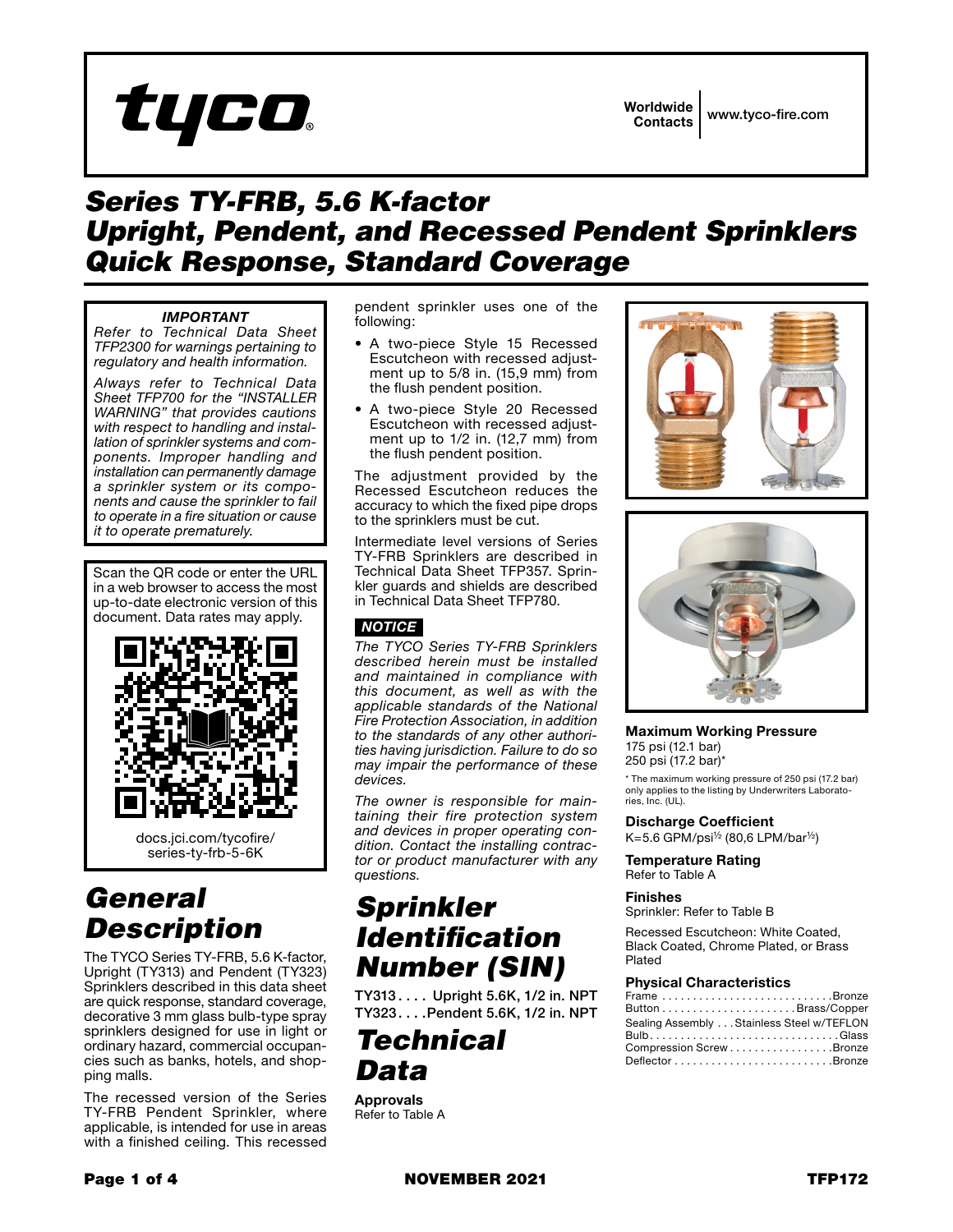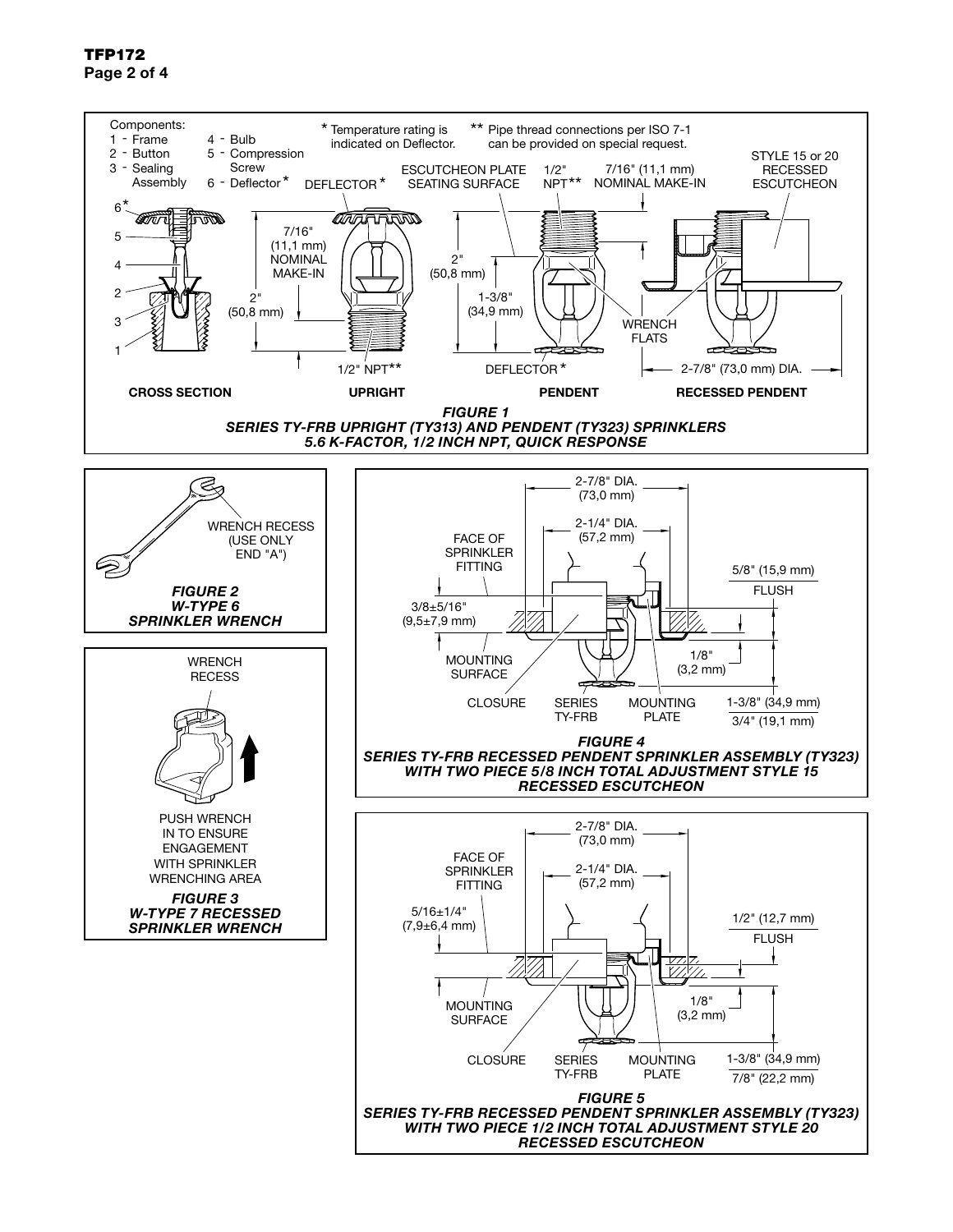|                      |                                                                                           | <b>SPRINKLER FINISH (See Note 7)</b> |                                    |                                |                                |                               |  |
|----------------------|-------------------------------------------------------------------------------------------|--------------------------------------|------------------------------------|--------------------------------|--------------------------------|-------------------------------|--|
| κ<br><b>FACTOR</b>   | <b>TYPE</b>                                                                               | <b>TEMPERATURE</b>                   | <b>BULB LIQUID</b><br><b>COLOR</b> | <b>NATURAL</b><br><b>BRASS</b> | <b>CHROME</b><br><b>PLATED</b> | <b>POLYESTER</b> <sup>c</sup> |  |
| 5.6<br>$1/2$ in. NPT | <b>UPRIGHT</b><br>(TY313)<br>and<br><b>PENDENT</b><br>(TY323)                             | 135°F (57°C)                         | Orange                             | 1, 2, 3, 4, 5, 6               |                                |                               |  |
|                      |                                                                                           | 155°F (68°C)                         | Red                                |                                |                                |                               |  |
|                      |                                                                                           | 175°F (79°C)                         | Yellow                             |                                |                                |                               |  |
|                      |                                                                                           | 200°F (93°C)                         | Green                              |                                |                                |                               |  |
|                      |                                                                                           | 286°F (141°C)                        | <b>Blue</b>                        |                                |                                |                               |  |
|                      | <b>RECESSED</b><br><b>PENDENT</b><br>(TY323)<br>Figures 4 <sup>a</sup> and 5 <sup>b</sup> | 135°F (57°C)                         | Orange                             |                                |                                |                               |  |
|                      |                                                                                           | 155°F (68°C)                         | Red                                | 1, 2, 3, 4                     |                                |                               |  |
|                      |                                                                                           | 175°F (79°C)                         | Yellow                             |                                |                                |                               |  |
|                      |                                                                                           | 200°F (93°C)                         | Green                              |                                |                                |                               |  |

Notes:

1. Listed by Underwriters Laboratories, Inc., (UL) as Quick Response Sprinklers.<br>2. Listed by Underwriters Laboratories. Inc., for use in Canada (C-UL) as Quick I

2. Listed by Underwriters Laboratories, Inc., for use in Canada (C-UL) as Quick Response Sprinklers. 3. Approved by Factory Mutual Research Corporation (FM) as Quick Response Sprinklers.

4. Approved by the City of New York under MEA 354-01-E.

5. VdS Approved (For details, contact Johnson Controls, Enschede, Netherlands, Tel. 31-53-428-4444/Fax 31-54-428-3377.)

- 6. Approved by the Loss Prevention Certification Board (LPCB Ref. No. 094a/06) as Quick Response Sprinklers.
- 7. Where Polyester Coated Sprinklers are noted to be UL and C-UL Listed, the sprinklers are UL and C-UL Listed as Corrosion-Resistant Sprinklers.
- a. Installed with Style 15 (1/2 in. NPT) 5/8 in. Total Adjustment Recessed Escutcheon, as applicable. b. Installed with Style 20 (1/2 in. NPT) 1/2 in. Total Adjustment Recessed Escutcheon, as applicable.
- c. Frame and Deflector only. Listings and approvals apply to color (Special Order).

*TABLE A*

# *Operation*

The glass bulb contains a fluid which expands when exposed to heat. When the rated temperature is reached, the fluid expands sufficiently to shatter the glass bulb, allowing the sprinkler to activate and water to flow.

# *Design Criteria*

The TYCO Series TY-FRB, 5.6 K-factor, Upright (TY313) and Pendent (TY323) Sprinklers are intended for fire protection systems designed in accordance with the standard installation rules recognized by the applicable Listing or Approval agency (such as, UL Listing is based on the requirements of NFPA 13, and FM Approval is based on the requirements of FM's Loss Prevention Data Sheets). Only the Style 15 or Style 20 Recessed Escutcheon is to be used for recessed pendent installations.

# *Installation*

The TYCO Series TY-FRB, 5.6 K-factor, Upright (TY313) and Pendent (TY323) Sprinklers must be installed in accordance with this section.

*LABORATORY LISTINGS AND APPROVALS FOR 5.6 K-FACTOR SPRINKLERS*

#### General Instructions

Do not install any bulb-type sprinkler if the bulb is cracked or there is a loss of liquid from the bulb. With the sprinkler held horizontally, a small air bubble should be present. The diameter of the air bubble is approximately 1/16 in. (1,6 mm) for the 135°F (57°C) and 3/32 in. (2,4 mm) for the 286°F (141°C) temperature ratings.

A leak-tight 1/2 in. NPT sprinkler joint should be obtained by applying a minimum to maximum torque of 7 to 14 lb-ft (9,5 to 19,0 N·m). Higher levels of torque can distort the sprinkler Inlet with consequent leakage or impairment of the sprinkler.

Do not attempt to compensate for insufficient adjustment in the Escutcheon Plate by under- or over-tightening the sprinkler. Re-adjust the position of the sprinkler fitting to suit.

#### Upright and Pendent Sprinklers

The Series TY-FRB Upright and Pendent Sprinklers must be installed in accordance with the following instructions.

**Step 1.** Install Pendent sprinklers in the pendent position. Install upright sprinklers in the upright position.

**Step 2.** With pipe-thread sealant applied to the pipe threads, handtighten the sprinkler into the sprinkler fitting.

**Step 3.** Tighten the sprinkler into the sprinkler fitting using only the W-Type 6 Sprinkler Wrench (Figure 2). With reference to Figure 1, apply the W-Type 6 Sprinkler Wrench to the wrench flats. Torque sprinklers 7 to 14 lb-ft (9,5 to 19,0  $N \cdot m$ ).

#### Recessed Pendent Sprinklers

The Series TY-FRB Recessed Pendent Sprinklers must be installed in accordance with the following instructions.

**Step A.** After installing the Style 15 or Style 20 Mounting Plate over the sprinkler threads, and with pipe-thread sealant applied to the pipe threads, hand-tighten the sprinkler into the sprinkler fitting.

**Step B.** Tighten the sprinkler into the sprinkler fitting using only the W-Type 7 Recessed Sprinkler Wrench (Figure 3). With reference to Figure 1, apply the W-Type 7 Recessed Sprinkler Wrench to the sprinkler wrench flats. Torque sprinklers 7 to 14 lb-ft  $(9,5$  to 19,0 N $\cdot$ m).

**Step C.** After ceiling installation and finishing, slide on the Style 15 or Style 20 Closure over the Series TY-FRB Sprinkler and push the Closure over the Mounting Plate until its flange comes in contact with the ceiling.